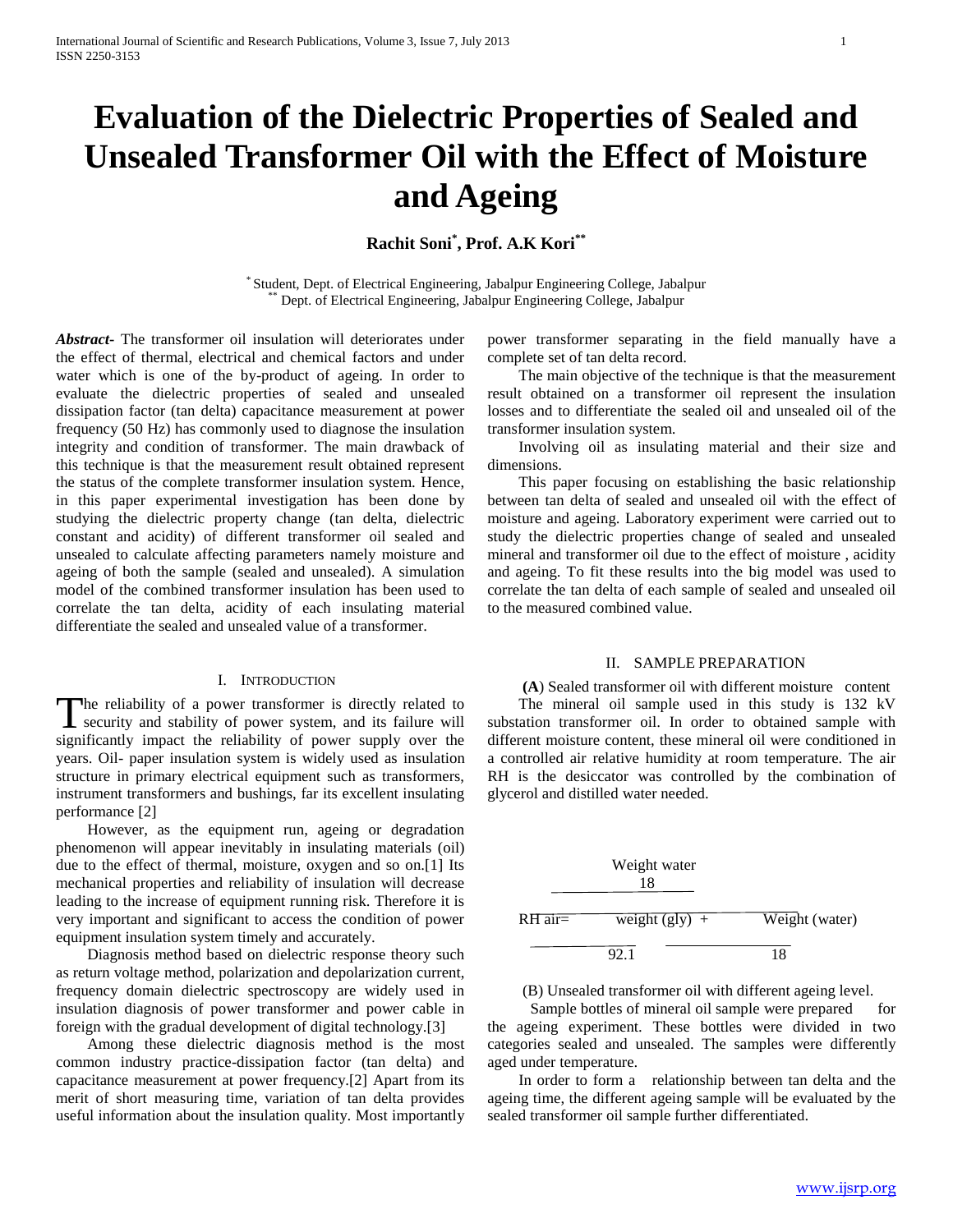International Journal of Scientific and Research Publications, Volume 3, Issue 7, July 2013 2 ISSN 2250-3153

## **TABLE 1 – tan delta and dielectric const.**

| SAMPLE TEMP    |      | <b>SEALED</b> |       | <b>UNSEALED</b>    |      |
|----------------|------|---------------|-------|--------------------|------|
|                |      | TAN DELTA     | Er    | TAN DELTA          | – Er |
| -1             | 89.8 | .000231       | 2.014 | 0.000294 2.301     |      |
| $\mathcal{L}$  | 90.1 | .000254       | 1.127 | 0.000386 2.205     |      |
| $\mathcal{R}$  | 89.7 | .000247       | 1.195 | 0.000397 2.407     |      |
| $\overline{4}$ | 89.6 | .000232       | 2.054 | $0.000383$ 2.867 T |      |

| г.<br>п<br>Н<br>. .<br>ч. |  |
|---------------------------|--|
|---------------------------|--|

| sample |         | sealed   |              | unsealed |  |
|--------|---------|----------|--------------|----------|--|
|        | Tan δ   | Moisture | Tan $\delta$ | Moisture |  |
|        |         | content  |              | content  |  |
|        | .000231 | .52      | .000294      | .46      |  |
|        | .000254 | .67      | .000386      | .43      |  |
| 3      | .000247 | .73      | .000397      | .47      |  |
|        | .000232 | .75      | .000383      | .52      |  |

# III. MEASUREMENT

 Tan delta and dielectric constant are done by using automatic dielectric constant. Tan delta and resistivity Test set model EW-188. Measurements were repeated 3 times for each for each samples and the average value was taken. All the measurement was taken at room temp. .

## **Oil Sample Measurement**

 Apart from the vessel prepared new mineral oil with a moisture content of 10 ppm was also tested for comparison purpose. When the sample was poured into the test vessel, a suitable waiting time was allowed for the air bubble to disappear. New mineral oil was used to wash the test vessel in between measurement of different sample. This step is essential to clean up the vessel from a residual liquid from previous sample which may affect the result

#### IV. RESULT AND DISCUSSION

 The variation of Tan delta dielectric constant Er of sealed transformer oil as a function of moisture content. The result already demonstrate that the tan delta generally increases with the increase of oil moisture in sealed sample. When moisture content reaches a certain threshold, the increase of tan delta became significance.



 **Effect of Ageing on Mineral Oil** – Figure illustrates the variation of tan delta of aged mineral oil as a function of ageing time. It is clear that for both sealed ad unsealed cases, the tan delta increases with the ageing days. It is observed that as ageing times increases, there is a significant difference in tanδ values between sealed and unsealed oil samples. For example, at aging time of 21 days, tanδ for sealed sample is about 3 times higher than unsealed sample. This is believed to be mainly caused by the by-products or catalysts produced during aging process. Catalysts existence was reported to help accelerating the ageing process .These major catalysts from ageing are thought to be moisture and acid. Although aged oil in unsealed bottle also produced these catalysts, the open situation allowed these byproducts to be evaporated out from the sample. This evaporation is proved by the decreasing oil level at the end of ageing. As most of these ageing rate is not as fast as the sealed sample. This factor may help to explain the lower tanδ value in unsealed oil sample.

 However, the colors of the aged oil samples show a contradict result. Judging from the colors, one would suggest that the unsealed oil samples are more severely aged compared to the sealed oil samples. Since unsealed oil samples are in direct contact with the air, oxidation process is more active than in the sealed oil samples.